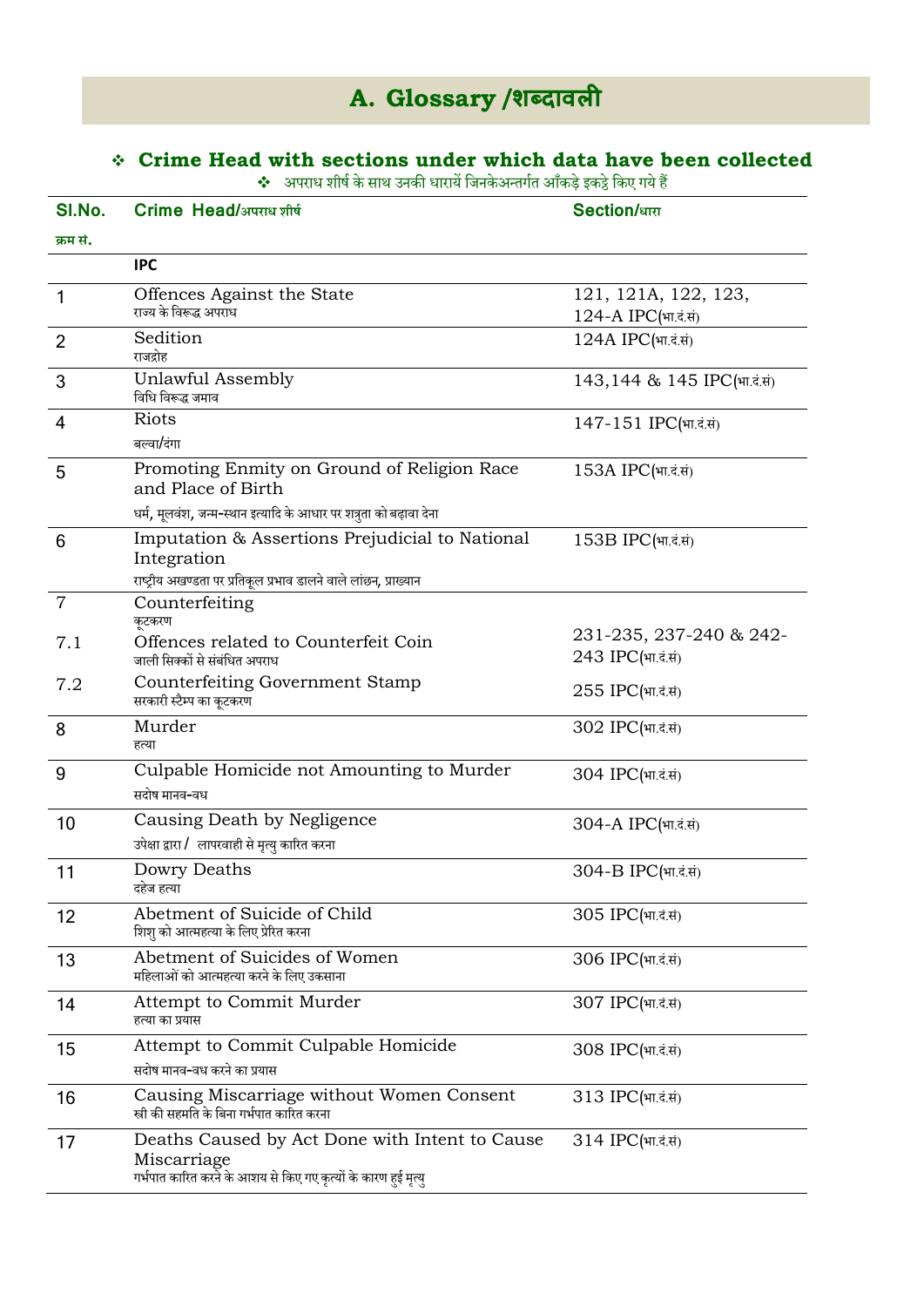| SI.No.   | Crime Head/अपराध शीर्ष                                                                                                                                                   | <b>Section/</b> धारा                   |
|----------|--------------------------------------------------------------------------------------------------------------------------------------------------------------------------|----------------------------------------|
| क्रम सं. |                                                                                                                                                                          |                                        |
| 18       | Infanticide<br>शिशु हत्या                                                                                                                                                | 315 IPC(भा.दं.सं)                      |
| 19       | Foeticide<br>भ्रूण हत्या                                                                                                                                                 | 315 and 316 IPC(भा.दं.सं)              |
| 20       | <b>Exposure and Abandonment</b><br>अपावरण एवं परित्याग                                                                                                                   | 317 IPC(भा.दं.सं)                      |
| 21       | Grievous Hurt<br>घोर उपहति / गंभीर चोट                                                                                                                                   | 325,326 IPC(भा.दं.सं)                  |
| 22       | <b>Acid Attack</b><br>तेजाब से हमला                                                                                                                                      | 326A IPC(भा.दं.सं)                     |
| 23       | Attempt to Acid Attack<br>तेजाब से हमले का प्रयास                                                                                                                        | 326B IPC(भा.दं.सं)                     |
| 24       | Causing injuries under Rash Driving/Road Rage<br>तेज रफ्तार से अंधाधुंध वाहन चलाकर क्षति/ आघात पहुंचाने का कृत्य                                                         | 337 & 338 IPC r/w<br>279 IPC(भा.दं.सं) |
| 25       | Assault on Women with Intent to Outrage her<br>Modesty<br>स्त्री की लज्जा भंग करने के आशय से उस पर हमला                                                                  | 354 IPC(भा.दं.सं)                      |
| 25.1     | Sexual Harassment<br>यौन उत्पीड़न                                                                                                                                        | 354A IPC(भा.दं.सं)                     |
| 25.2     | Assault on Women with Intent to Disrobe<br>स्त्री को निर्वस्त्र करने के आशय से उस पर हमला                                                                                | 354B IPC(भा.दं.सं)                     |
| 25.3     | Voyeurism<br>छिपकर देखना                                                                                                                                                 | 354C IPC(भा.दं.सं)                     |
| 25.4     | Stalking<br>पीछा करना                                                                                                                                                    | 354D IPC(भा.दं.सं)                     |
| 26       | Kidnapping & Abduction<br>व्यपहरण एवं अपहरण                                                                                                                              | 363 IPC(भा.दं.सं)                      |
| 27       | Kidnapping & Abduction in Order to Murder<br>हत्या के लिए व्यपहरण एवं अपहरण                                                                                              | 364 IPC(भा.दं.सं)                      |
| 28       | Kidnapping for Ransom<br>फिरौती इत्यादि हेतु व्यपहरण एवं अपहरण                                                                                                           | 364A IPC(भा.दं.सं)                     |
| 29       | Kidnapping or abducting with intent secretly and<br>wrongfully to confine person<br>गुप्त रूप से और गलत तरीके से व्यक्ति को सीमित करने के इरादे से व्यपहरण या अपहरण करना | 365 IPC(भा.दं.सं)                      |
| 30       | Kidnapping & Abduction of Women to Compel her<br>for Marriage<br>विवाह आदि के करने को विवश करने के लिए स्त्री को व्यपहृत एवंअपहृत करना                                   | 366 IPC(भा.दं.सं)                      |
| 31       | Importation of Girls from Foreign Country<br>विदेश से लड़कियों का आयात करना                                                                                              | 366-A IPC(भा.दं.सं)                    |
| 32       | Procuration of Minor Girls<br>नाबालिग बालिकाओं का उपायन                                                                                                                  | 366-B IPC(भा.दं.सं)                    |
| 33       | Human Trafficking<br>मानव तस्करी                                                                                                                                         | 370 & 370A IPC(भा.दं.सं)               |
| 34       | Selling of Minors for Prostitution<br>वेश्यावृति आदि के प्रयोजन के लिए नाबालिग को बेचना                                                                                  | 372 IPC(भा.दं.सं)                      |
| 35       | Buying of Minors for Prostitution<br>वेश्यावृति आदि के प्रयोजन के लिए नाबालिग को खरीदना                                                                                  | 373 IPC(भा.दं.सं)                      |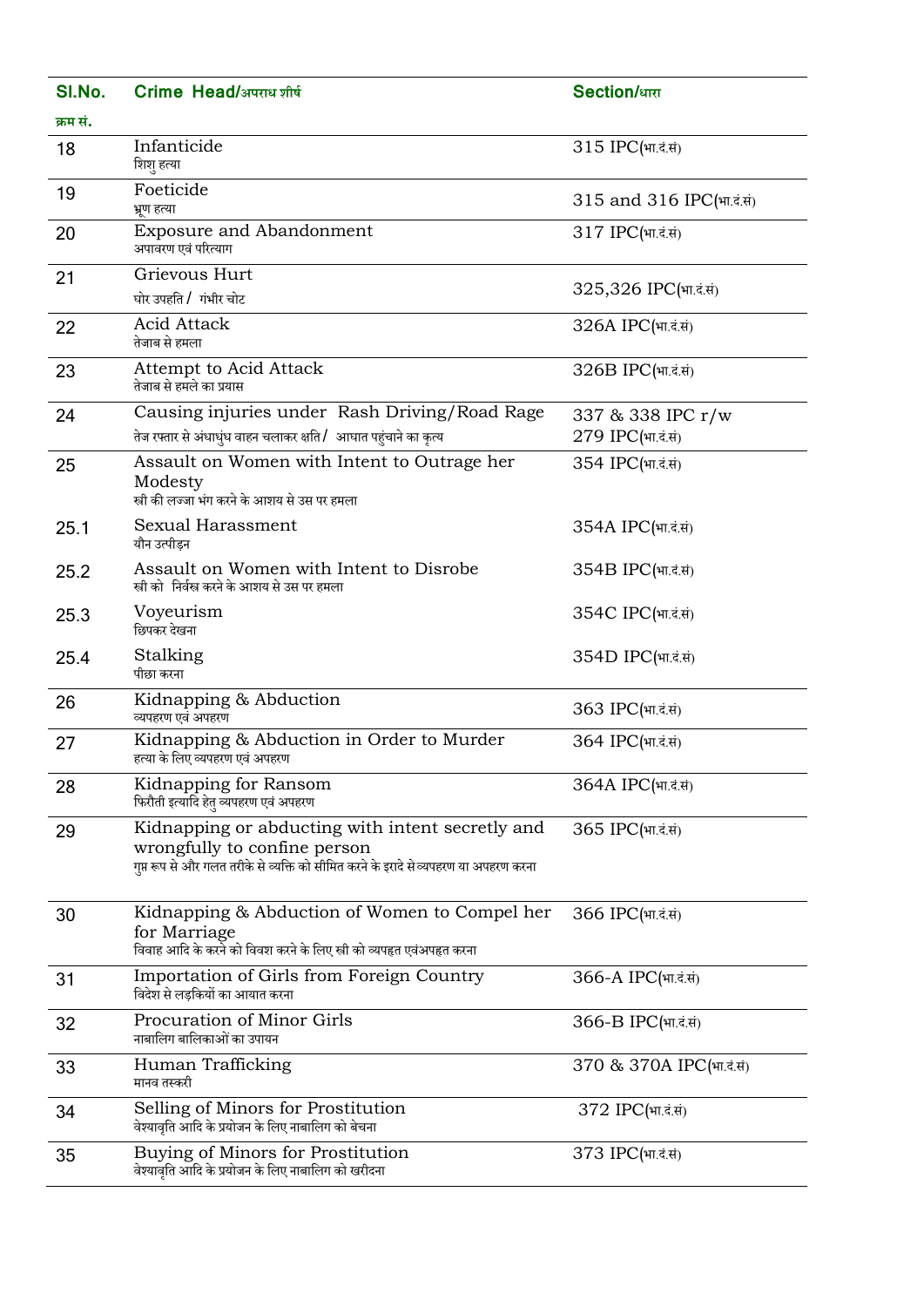| SI.No.   | Crime Head/अपराध शीर्ष                                                                                                                                                           | <b>Section/</b> धारा                       |
|----------|----------------------------------------------------------------------------------------------------------------------------------------------------------------------------------|--------------------------------------------|
| क्रम सं. |                                                                                                                                                                                  |                                            |
| 36       | Rape<br>बलात्संग                                                                                                                                                                 | 376 IPC(भा.दं.सं)                          |
| 37       | <b>Attempt to Commit Rape</b><br>बलात्संग करने का प्रयास                                                                                                                         | 376/511 IPC(भा.दं.सं)                      |
| 38       | <b>Unnatural Offences</b><br>अप्राकृतिक अपराध                                                                                                                                    | 377 IPC(भा.दं.सं)                          |
| 39       | Theft<br>चोरी                                                                                                                                                                    | 379 to 382 IPC(भा.दं.सं)                   |
| 40       | Extortion<br>जबरन वसूली                                                                                                                                                          | 384 - 389 IPC(भा.दं.सं)                    |
| 41       | Robbery<br>लूट                                                                                                                                                                   | 392 to 394, 397 &<br>398 IPC(भा.दं.सं)     |
| 42       | Dacoity<br>डकैती                                                                                                                                                                 | 395,397-398 IPC(भा.दं.सं)                  |
| 43       | Dacoity with Murder<br>डकैती के साथ हत्या                                                                                                                                        | 396 IPC(भा.दं.सं)                          |
| 44       | Robbery or dacoity with attempt to cause death or<br>grievous hurt<br>मृत्यु एवं गंभीर चोट के प्रयास में की गयी डकैती                                                            | 397 IPC(भा.दं.सं)                          |
| 45       | Making Preparation and Assembly for Committing<br>Dacoity<br>डकैती करने के लिए तैयारी करना एवं एकत्रित होना                                                                      | 399 & 402 IPC(भा.दं.सं)                    |
| 46       | Criminal Breach of Trust<br>आपराधिक न्यासभंग                                                                                                                                     | 406 to 409 IPC(भा.दं.सं)                   |
| 47       | Cheating<br>छल करना                                                                                                                                                              | 420 IPC(भा.दं.सं)                          |
| 48       | Arson<br>आगजनी                                                                                                                                                                   | 435-436 & 438 IPC(भा.दं.सं)                |
| 49       | Criminal Trespass/Burglary<br>आपराधिक अतिचार/सेंधमारी                                                                                                                            | 453 to 460 IPC r/w 380<br>$IPC$ (भा.दं.सं) |
| 50       | Forgery<br>जालसाजी                                                                                                                                                               | 465, 468 & 471 IPC(भा.दं.सं)               |
| 51       | Counterfeiting Currency Notes or Bank Notes<br>करेंसी नोटों एवं बैंक नोटों का कूटकरण                                                                                             | 489A IPC(भा.दं.सं)                         |
| 52       | Using Forged or Counterfeit Currency/Bank Notes<br>कुटकृत करेंसी नोटों या बैंक नोटों को असली के रूप मेंउपयोग में लाना                                                            | 489B IPC(भा.दं.सं)                         |
| 53       | Possession of Forged or Counterfeiting Currency /<br><b>Bank Notes</b><br>कूटरचित या कूटकृत करेंसी नोटों या बैंक नोटों को कब्जे में रखना                                         | 489C IPC(भा.दं.सं)                         |
| 54       | Make/Possess Materials for Forging or<br>Counterfeiting Currency/Bank Notes<br>करेंसी नोटों या बैंक नोटों की कूटरचना या कूटकरण के लिए उपकरण यासामग्री बनाना या कब्जे में<br>रखना | 489D IPC(भा.दं.सं)                         |
| 55       | Make/Use Documents Resembling Currency<br>Notes/Bank Notes<br>करेंसी नोटों या बैंक नोटों से सदृश रखने वाली दस्तावेजों की रचनाया उपयोग                                            | 489 E IPC(भा.दं.सं)                        |
| 56       | Cruelty by Husband or His Relatives<br>किसी स्त्री के पति या पति के रिश्तेदारों द्वारा उसके प्रतिक्रूरता                                                                         | 498-A IPC(भा.दं.सं)                        |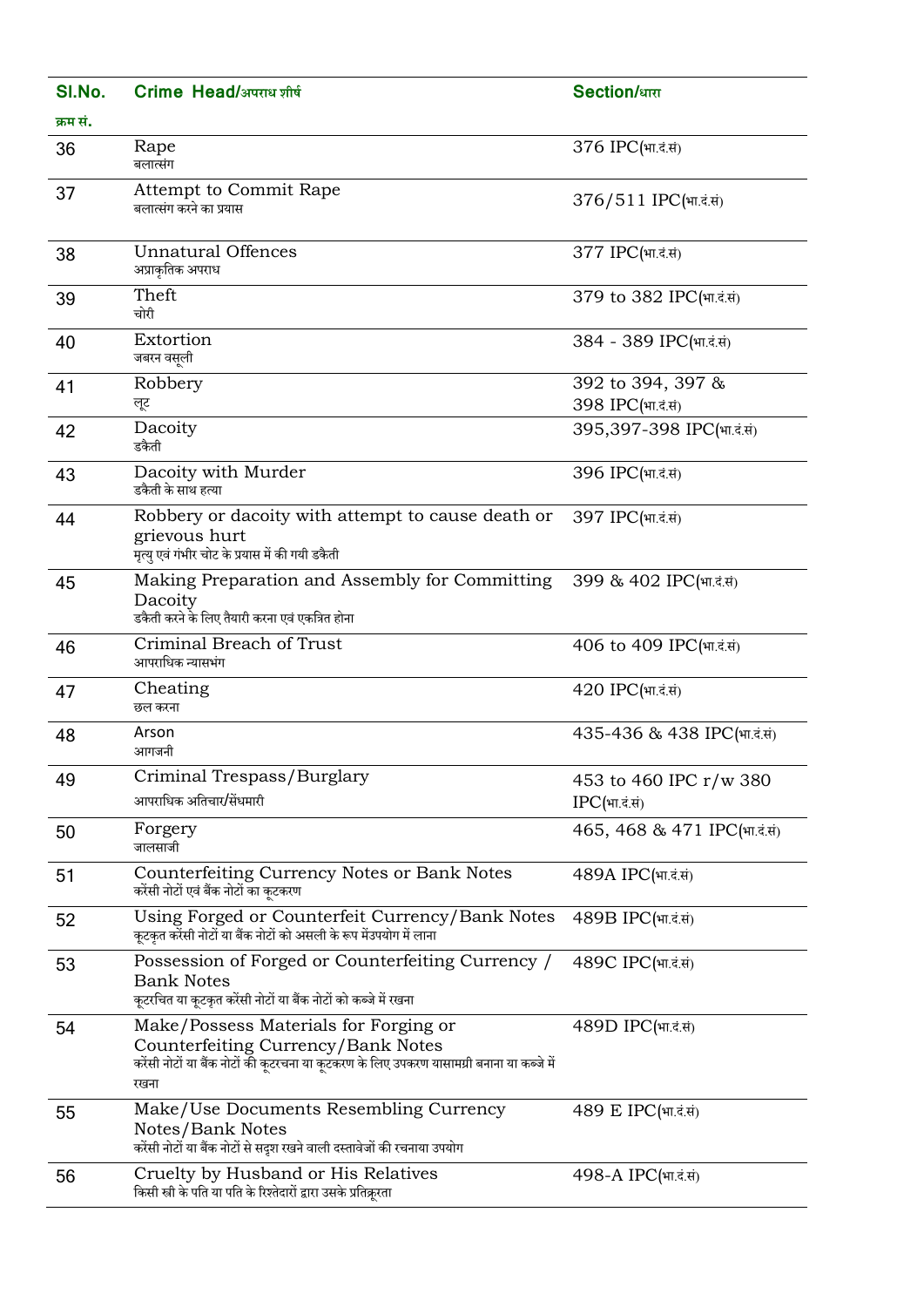| SI.No.   | Crime Head/अपराध शीर्ष                                                                                                                                                                                                                        | <b>Section/धारा</b>                   |
|----------|-----------------------------------------------------------------------------------------------------------------------------------------------------------------------------------------------------------------------------------------------|---------------------------------------|
| क्रम सं. |                                                                                                                                                                                                                                               |                                       |
| 57       | Insult to the Modesty of Women<br>स्त्री की लज्जा का अनादर                                                                                                                                                                                    | 509 IPC(भा.दं.सं)                     |
|          | IT Act                                                                                                                                                                                                                                        |                                       |
| 58       | Tampering Computer Source Documents<br>कम्प्यूटर स्रोत दस्तावेज के साथ छेड़छाड़                                                                                                                                                               | 65 of IT Act(सू.प्रौ.अधि.)            |
| 59       | <b>Computer Related Offences</b><br>कम्प्यूटर से संबंधित अपराध                                                                                                                                                                                | 66 of IT Act(सूप्रौ.अधि.)             |
| 59.1     | Dishonestly receiving stolen computer resource or<br>communication device<br>कंप्यूटर या अन्य किसी इलेक्ट्रॉनिक गैजेट से चोरी की गई सूचनाओं को ग़लत तरीके से हासिल<br>करने के लिए दंड का प्रावधान                                             | 66B of IT Act(सू.प्रौ.अधि.)           |
| 59.2     | <b>Identity Theft</b><br>पहचान चोरी करने के लिए दंड का प्रावधान                                                                                                                                                                               | 66C of IT Act(सू.प्रौ.अधि.)           |
| 59.3     | Cheating by Personation by using computer<br>resource<br>अपनी पहचान छुपाकर कंप्यूटर की मदद से किसी के व्यक्तिगत डाटा तक पहुंच बनाने के लिए दंड<br>का प्रावधान                                                                                 | 66D of IT Act(सू.प्रौ.अधि.)           |
| 59.4     | Violation of Privacy<br>किसी की निजता का उल्लंघन                                                                                                                                                                                              | 66E of IT Act(सू.प्रौ.अधि.)           |
| 60       | Cyber Terrorism<br>साइबर आतंकवाद                                                                                                                                                                                                              | 66F of IT Act(सू.प्रौ.अधि.)           |
| 61       | Publication/Transmission of Obscene/Sexually<br><b>Explicit Content</b><br>इलैक्ट्रॉनिक माध्यमों से अश्लील प्रकाशन/संप्रेषण/कामुकता दर्शानेवाले क्रियाकलाप                                                                                    | 67 and 67A of<br>IT Act(सू.प्रौ.अधि.) |
| 61.1     | Publishing or transmitting of material depicting<br>children in sexually explicit act etc. in electronic<br>form<br>इलेक्ट्रॉनिक माध्यमों से ऐसी आपत्तिजनक सामग्री का प्रकाशन या प्रसारण, जिसमें बच्चों को<br>अश्लील अवस्था में दिखाया गया हो | 67B of IT Act(सू.प्रौ.अधि.)           |
| 61.2     | Intermediary intentionally or knowingly<br>contravening the directions about Preservation<br>and retention of information<br>मध्यस्थों द्वारा सूचनाओं को बाधित करने या रोकने के लिए दंड काप्रावधान                                            | 67C of IT Act(सू.प्रौ.अधि.)           |
| 62       | Breach of Confidentiality/Privacy<br>गोपनीयता/निजता भंग करना                                                                                                                                                                                  | 72 of IT Act(सू.प्रौ.अधि.)            |
| 63       | Disclosure of information in breach of lawful<br>contract<br>वैध अनुबंध के उल्लंघन में जानकारी का खुलासा                                                                                                                                      | 72A of IT Act(सू.प्रौ.अधि.)           |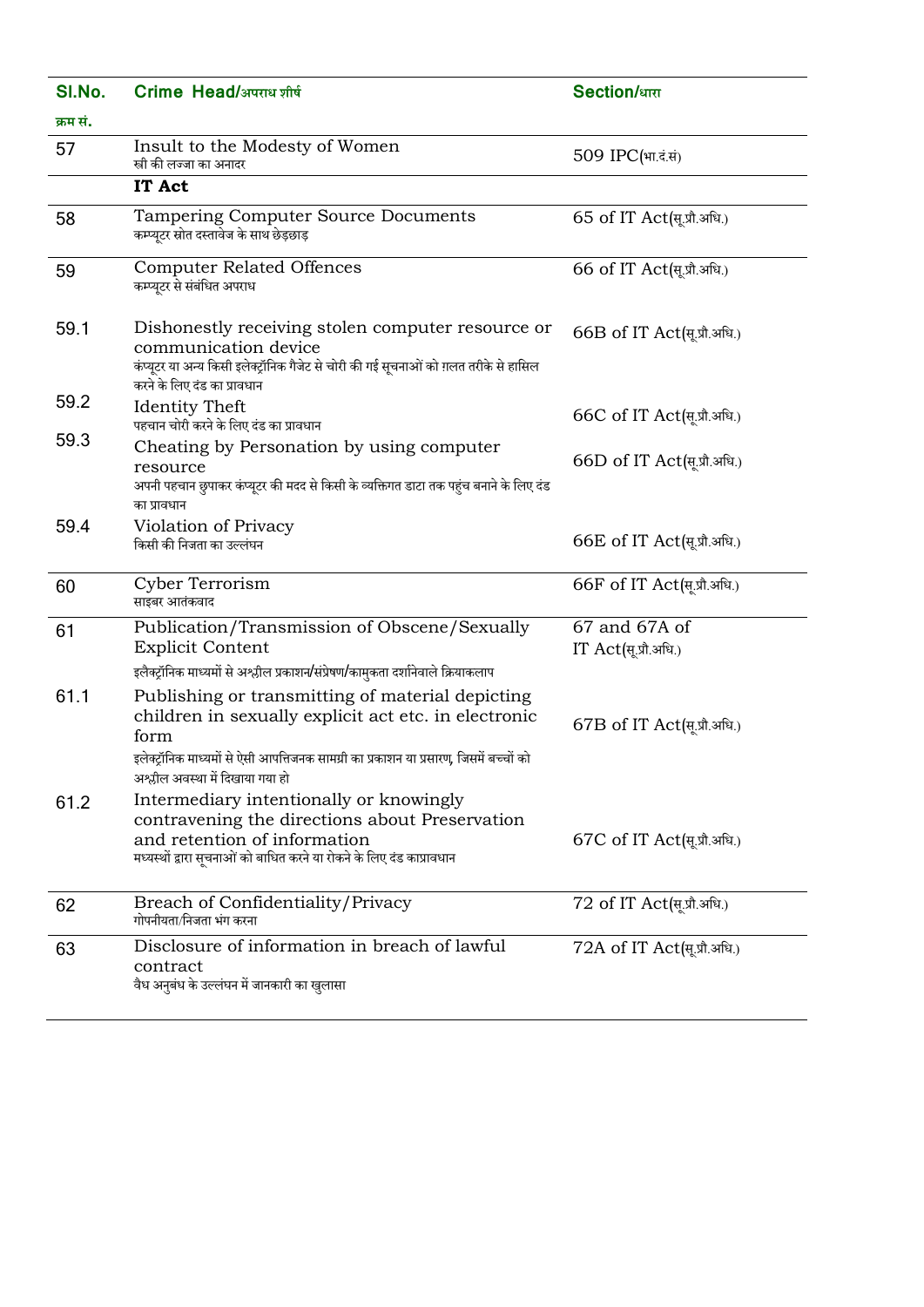# B. Abbreviations/ संक्षिप्त नाम

#### सामान्य

- आई दर्ज मामले  $1.$
- $2^{1}$ वी - पंजीकृत मामलों में पीडितों की संख्या
- 3. आर अपराध दर
- 4. आई. पी. सी. भारतीय दंड
- एस. एल. एल. विशिष्ट अधिनियम एवं स्थानीय कानून 5.
- $6.$  क्रा. पी. सी. अपराध प्रक्रिया संहिता
- 7. सी.एच. गैरइरादतन हत्या
- के. एंड ए अपहरण और व्यपहरण 8.
- 9. आर./डब्लू आई. पी. सी. भारतीय दण्ड संहिता केसाथ पढी जानेवाली धारायें
- 10. यू./एस. अनुच्छेद के अधीन
- 11. नॉन-कॉग असंज्ञेय अपराध
- 12. पी.एस. पुलिस थाना
- 13. गव. सरकार
- 14. एस. सी. अनुसूचित जाति
- 15. एस. टी. अनुसूचित जन जाति

#### अध्याय -4क& 4**ख**

पोक्सो - बच्चों के प्रति यौन उत्पीडन सुरक्षासंबंधी 1. अधिनियम, 2012

#### अध्याय -  $558$  5ख

उच्चतर माध्यमिक  $\mathbf{1}$ 

### अध्याय -7क,7ख,7ग& 7घ

- 1. अनुसूचित जाति/अनुसूचित जनजाति अधिनियम(अत्याचारों की रोकथाम) अधिनियम, 1989
- नागरिक अधिकारसुरक्षा अधिनियम, 1955  $2.$

#### अध्याय -8ग

- भ्रष्टाचार रोकथाम अधिनियम, 1988  $1.$
- $2.$ विभागीय

#### अध्याय -9क&9ख

- सूचना प्रौद्योगिकी अधिनियम, 2000  $1<sup>1</sup>$
- 2. इलेक्टॉनिकहस्ताक्षर

### General

- 1.  $I = Cases$  Reported
- 2.  $V = No$ . of Victims in registered cases
- 3.  $R =$  Crime Rate
- 4. IPC = Indian Penal Code
- 5. SLL = Special Acts & Local Laws
- 6. Cr.P.C. = Criminal Procedure Code
- 7. C.H. = Culpable Homicide
- 8. K &  $A =$  Kidnapping & Abduction
- 9.  $r/w$  IPC = Read with sections of Indian Penal Code (IPC)
- $10.u/s =$  Under Section
- 11. Non-Cogn. = Non-Cognizable Crimes
- $12$  PS = Police Station
- 13. Govt. = Government
- 14. SCs = Scheduled Castes
- 15. STs = Scheduled Tribes

# **Chapter - 4A& 4B**

1. POCSO = Protection of Children from Sexual Offences Act, 2012

#### Chapter-5A& 5B

1. Hr. Sec. = Higher Secondary

#### **Chapter - 7A, 7B, 7C& 7D**

- 1.  $SC/ST$  (POA) Act =  $SC/ST$ (Prevention of Atrocities) Act, 1989
- 2. PCR Act = Protection of Civil Rights Act, 1955

#### **Chapter - 8C**

- 1. PC Act = Prevention of Corruption Act. 1988
- 2. Deptt. = Departmental

#### Chapter - 9A & 9B

- 1. IT Act = Information Technology Act,2000
- 2. Elec. Signature = Electronic Signature